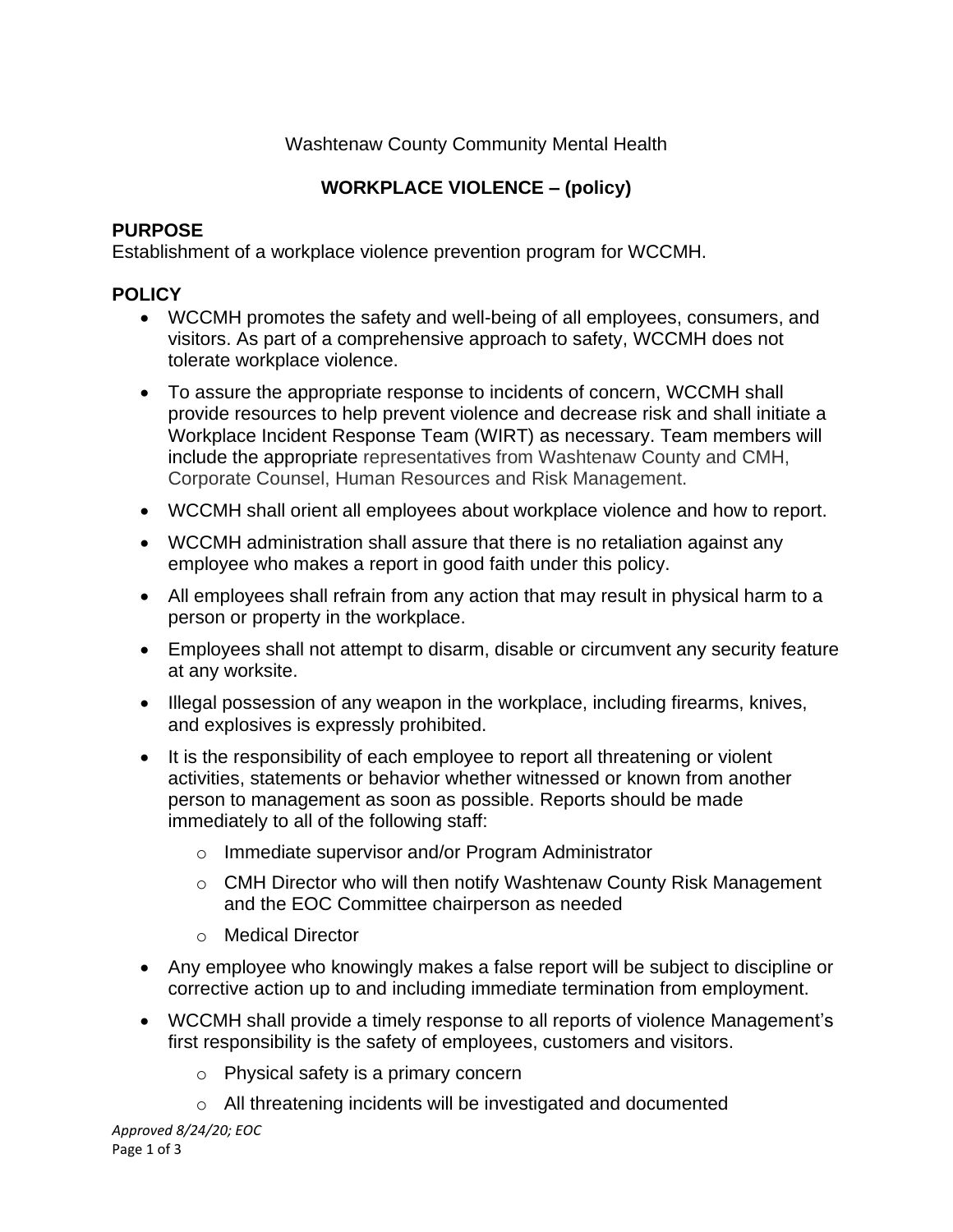- o Law enforcement will be notified as appropriate
- o All employees are expected to cooperate fully with any investigations
- o Appropriate post-incident counseling and debriefing services will be made available to employees
- o Assistance will be provided to employees for problematic situations before they become potentially violent
- o Management will receive training in appropriate responses to potential violations of this policy.
- Based upon the results of internal and/or external investigation employees may be provided counseling services, referrals, or required to participate in a fitness for duty evaluation. The following disciplinary actions may be taken as appropriate to the situation:
	- o Oral reprimand
	- o Written reprimand
	- o Suspension
	- o Termination
- WCCMH reserves the right to re-evaluate employment status based on a conviction of a violent crime against any person or property or illegal possession of a weapon. All employees are required to report any arrest or conviction to the employer.
- All investigations and disciplinary processes will be conducted in accordance with Washtenaw County policies and procedures and bargaining unit agreements.
- Procedures vary by incident and are determined by CMH Leadership and Washtenaw County Risk Management based on the specifics of each incident.

#### **DEFINITIONS**

Accident Report/Authorization for Treatment: Used to report all physical injury or illness occurring during the course of employment and authorizes treatment for staff. This is an electronic form found on eCentral under Services for Employees, Employee Safety.

Incident Report Form: Used to document all incidents of workplace violence, whether or not actual physical injury occurred.

Report of Potential Physical Harm: Used in the event that imminent danger may come to a recipient or another person in the near future. This allows confidentiality policies to be waived to disclose necessary information to the local police agency or to others under Duty to Warn. This is an Affiliation policy found on the CMHPSM Website under Confidentiality and Access to Consumer Records.

*Approved 8/24/20; EOC* Page 2 of 3 Supervisor's Report of Accident form: Used to report all physical injury occurring during the course of employment.